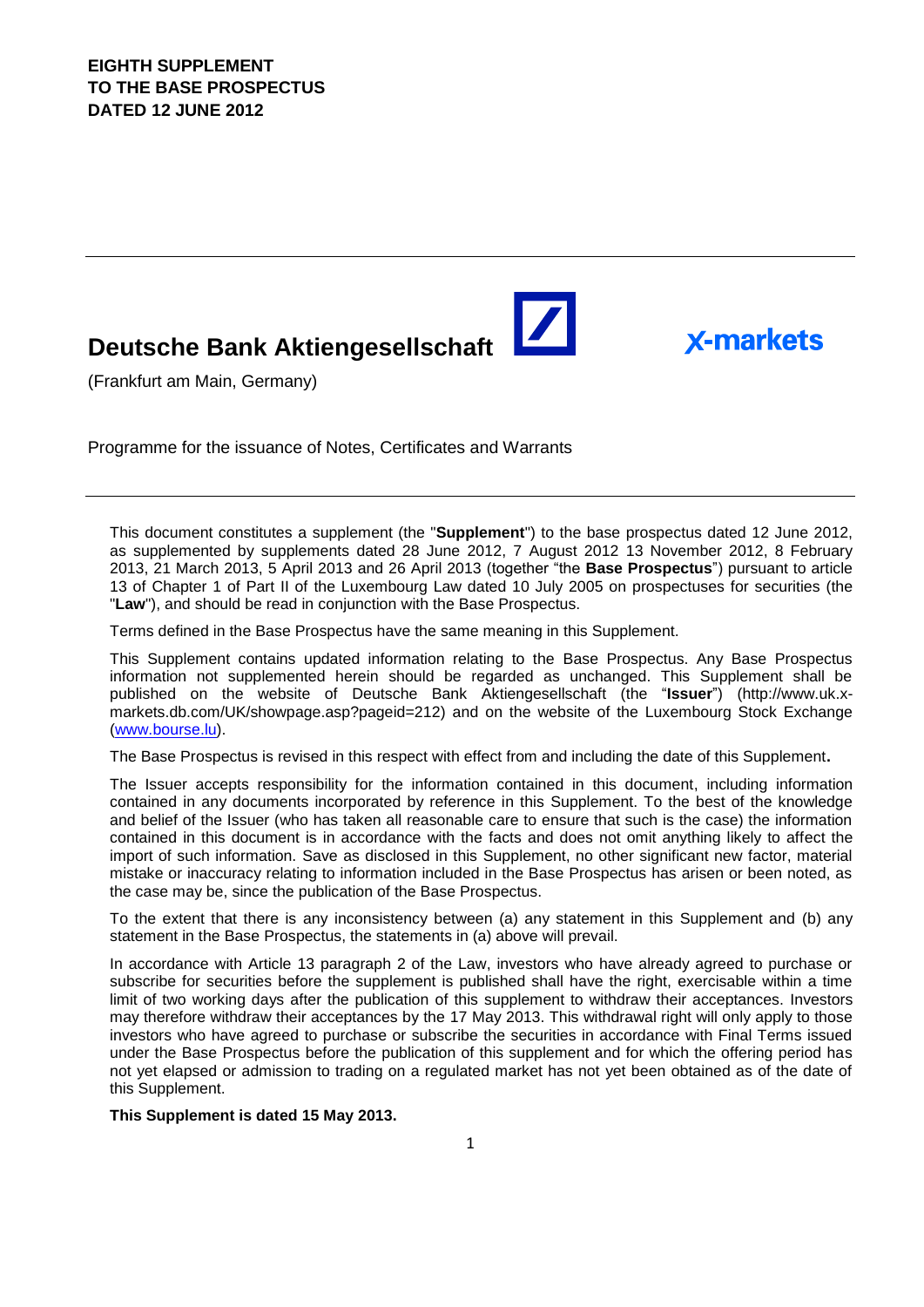"

#### **PUBLICATION OF DEUTSCHE BANK, AG INTERIM REPORT AS OF 31 MARCH 2013**

On 29 April 2013, the Issuer published its Interim Report as of 31 March 2013. By virtue of this Supplement the Interim Report as of 31 March 2013 is incorporated by reference in, and form part of, the Base Prospectus. Copies of all documents incorporated by reference in the Base Prospectus are also available on the Luxembourg Stock Exchange's website [\(www.bourse.lu\)](http://www.bourse.lu/).

I

Section "C. Documents Incorporated by Reference" in Chapter IV "General Information on the Programme" (Page 50), shall be deleted and replaced as follows:

#### **2. Documents Incorporated by Reference**

The following documents, which have previously been published or are published simultaneously with this Base Prospectus and have been filed with the CSSF, or, in respect of the registration document (the "**Registration Document**") dated 4 April 2012 of Deutsche Bank Aktiengesellschaft, approved by the German Federal Financial Services Supervisory Authority (*Bundesanstalt für Finanzdienstleistungsaufsicht –* BaFin), shall be deemed to be incorporated in, and to form part of, this Base Prospectus:

- a) the Registration Document of Deutsche Bank Aktiengesellschaft dated 4 April 2012 (English version);
- b) the Registration Document of Deutsche Bank Aktiengesellschaft dated 12 April 2011 (English version);
- c) the Annual Report of Deutsche Bank Aktiengesellschaft as of 31 December 2009 (English version);
- d) the unaudited interim financial statement of Deutsche Bank Aktiengesellschaft for the three months ended 31 March 2012 (English language version);
- e) the unaudited interim financial statement of Deutsche Bank Aktiengesellschaft for the three months ended 30 June 2012 (English language version);
- f) the unaudited interim financial statement of Deutsche Bank Aktiengesellschaft for the three months ended 30 September 2012 (English language version);
- g) the Annual Report of Deutsche Bank Aktiengesellschaft as of 31 December 2012 (English version); and
- h) the Interim Report of Deutsche Bank Aktiengesellschaft as of 31 March 2013.

Following the publication of this Base Prospectus a supplement may be prepared by the Issuer and approved by the CSSF in accordance with Article 16 of the Prospectus Directive. Statements contained in any such supplement (or contained in any document incorporated by reference therein) shall, to the extent applicable (whether expressly, by implication or otherwise), be deemed to modify or supersede statements contained in this Base Prospectus or in a document which is incorporated by reference in this Base Prospectus. Any statement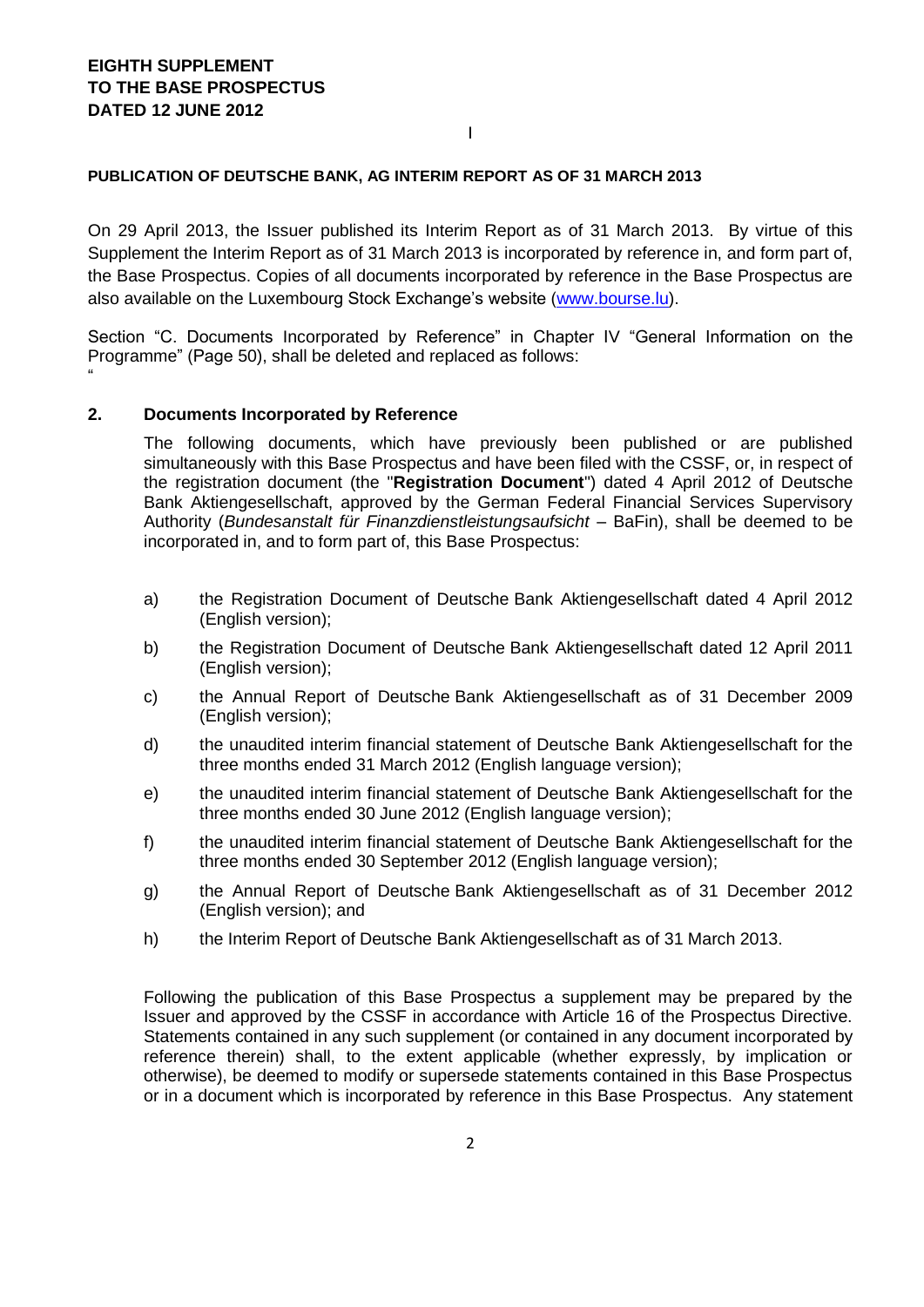so modified or superseded shall not, except as so modified or superseded, constitute a part of this Base Prospectus.

#### **3. Cross Reference List**

Specific items contained in "Documents Incorporated by Reference".

(a) The following information is set forth in the Registration Document of Deutsche Bank Aktiengesellschaft dated 4 April 2012:

| <b>Registration Document</b>                                                                                                 | <b>Enalish</b><br>language<br>version |
|------------------------------------------------------------------------------------------------------------------------------|---------------------------------------|
| <b>Persons Responsible</b>                                                                                                   | 4                                     |
| <b>Statutory Auditors</b>                                                                                                    | 4                                     |
| <b>Risk Factors</b>                                                                                                          | 4                                     |
| <b>Information about Deutsche Bank</b>                                                                                       | $\overline{7}$                        |
| <b>Business Overview</b>                                                                                                     | $\overline{7}$                        |
| <b>Organisational Structure</b>                                                                                              | 9                                     |
| <b>Trend Information</b>                                                                                                     | 10                                    |
| <b>Administrative, Management and Supervisory Bodies</b>                                                                     | 10                                    |
| <b>Major Shareholders</b>                                                                                                    | 13                                    |
| Financial Information concerning Deutsche Bank's Assets and Liabilities,<br><b>Financial Position and Profits and Losses</b> | 13                                    |
| Historical Financial Information / Financial Statements                                                                      | 13                                    |
| Auditing of Historical Annual Financial Information                                                                          | 13                                    |
| Legal and Arbitration Proceedings                                                                                            | 13                                    |
| Significant Change in Deutsche Bank Group's Financial Position                                                               | 19                                    |
| <b>Material Contracts</b>                                                                                                    | 19                                    |
| Third Party Information and Statement by Experts and Declaration of any<br><b>Interest</b>                                   | 19                                    |
| <b>Documents on Display</b>                                                                                                  | 20                                    |

(b) The following information is set forth in the Registration Document of Deutsche Bank Aktiengesellschaft dated 12 April 2011:

| <b>Registration Document</b>           | <b>English</b><br>language<br>version |
|----------------------------------------|---------------------------------------|
| <b>Persons Responsible</b>             | 4                                     |
| <b>Statutory Auditors</b>              | $\overline{4}$                        |
| <b>Risk Factors</b>                    | 4                                     |
| <b>Information about Deutsche Bank</b> | $\overline{7}$                        |
| <b>Business Overview</b>               | $\overline{7}$                        |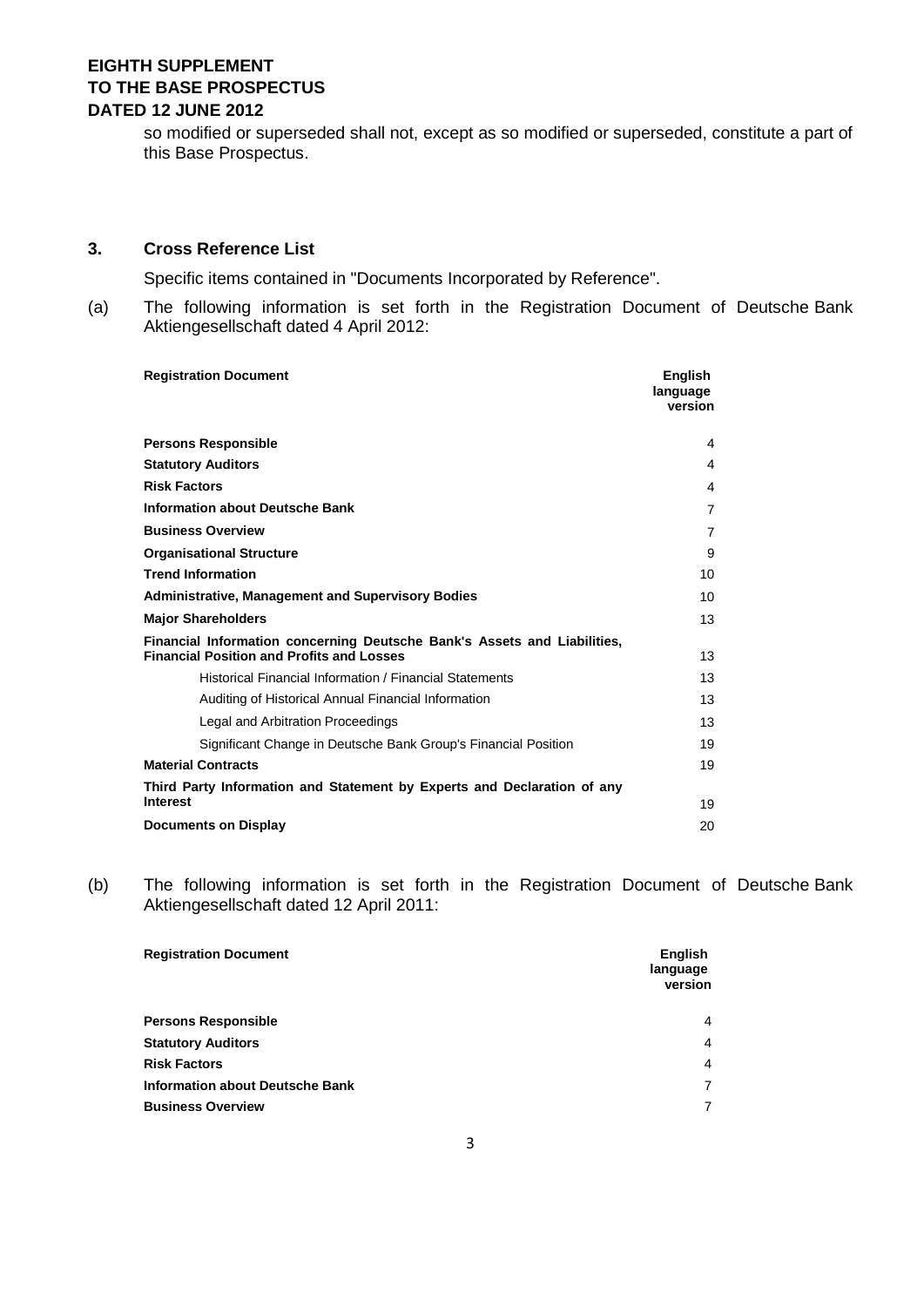**Registration Document English** 

|                                                                                                                              | language<br>version |
|------------------------------------------------------------------------------------------------------------------------------|---------------------|
| <b>Organisational Structure</b>                                                                                              | 9                   |
| <b>Trend Information</b>                                                                                                     | 9                   |
| <b>Administrative, Management and Supervisory Bodies</b>                                                                     | 11                  |
| <b>Major Shareholders</b>                                                                                                    | 12                  |
| Financial Information concerning Deutsche Bank's Assets and Liabilities,<br><b>Financial Position and Profits and Losses</b> | $12 \overline{ }$   |
| Historical Financial Information / Financial Statements                                                                      | 13 <sup>13</sup>    |
| Auditing of Historical Annual Financial Information                                                                          | 13                  |
| Legal and Arbitration Proceedings                                                                                            | 13                  |
| Significant Change in Deutsche Bank Group's Financial Position                                                               | 19                  |
| <b>Material Contracts</b>                                                                                                    | 19                  |
| Third Party Information and Statement by Experts and Declaration of any<br><b>Interest</b>                                   | 19                  |
| <b>Documents on Display</b>                                                                                                  | 19                  |
| Financial Report 2010 of the Deutsche Bank Group                                                                             | F-L                 |
| <b>Consolidated Financial Statements 2010</b>                                                                                | $F-I-149$           |
| Consolidated Statement of Income                                                                                             | $F-I-151$           |
| Consolidated Statement of Comprehensive Income                                                                               | $F-I-152$           |
| <b>Consolidated Balance Sheet</b>                                                                                            | $F-I-153$           |
| Consolidated Statement of Changes in Equity                                                                                  | $F-I-154$           |
| <b>Consolidated Statement of Cash Flows</b>                                                                                  | $F-I-156$           |
| Notes to the Consolidated Financial Statements                                                                               | $F-I-157$           |
| Independent Auditors' Report                                                                                                 | F-I-372             |
| <b>Annual Financial Statements 2010</b>                                                                                      | F-II                |
| Balance Sheet as of December 31, 2010                                                                                        | $F$ -II-50          |
| Income Statement for the period from January 1 to December 31, 2010                                                          | $F-II-52$           |
| Notes to the Accounts                                                                                                        | $F-II-53$           |
| Auditors' Report                                                                                                             | $F-II-143$          |

(c) The following information is set forth in the Annual Report of the Issuer as of 31 December 2009:

| <b>Audited Consolidated Financial Statements 2009</b>                     | <b>English</b><br>language<br>version |
|---------------------------------------------------------------------------|---------------------------------------|
| <b>Consolidated Statement of Income</b>                                   | 139                                   |
| Consolidated Statement of Recognized Income and Expense                   | 140                                   |
| <b>Consolidated Balance Sheet</b>                                         | 141                                   |
| Consolidated Statement of Changes in Equity                               | 142                                   |
| Consolidated Changes in Cash Flows                                        | 144                                   |
| Notes to the Consolidated Financial Statements including Table of Content | 145                                   |
| Independent Auditors' Report                                              | 310                                   |

(d) The following information is set forth in the unaudited interim financial statements of Deutsche Bank Aktiengesellschaft for the three months ended 31 March 2012: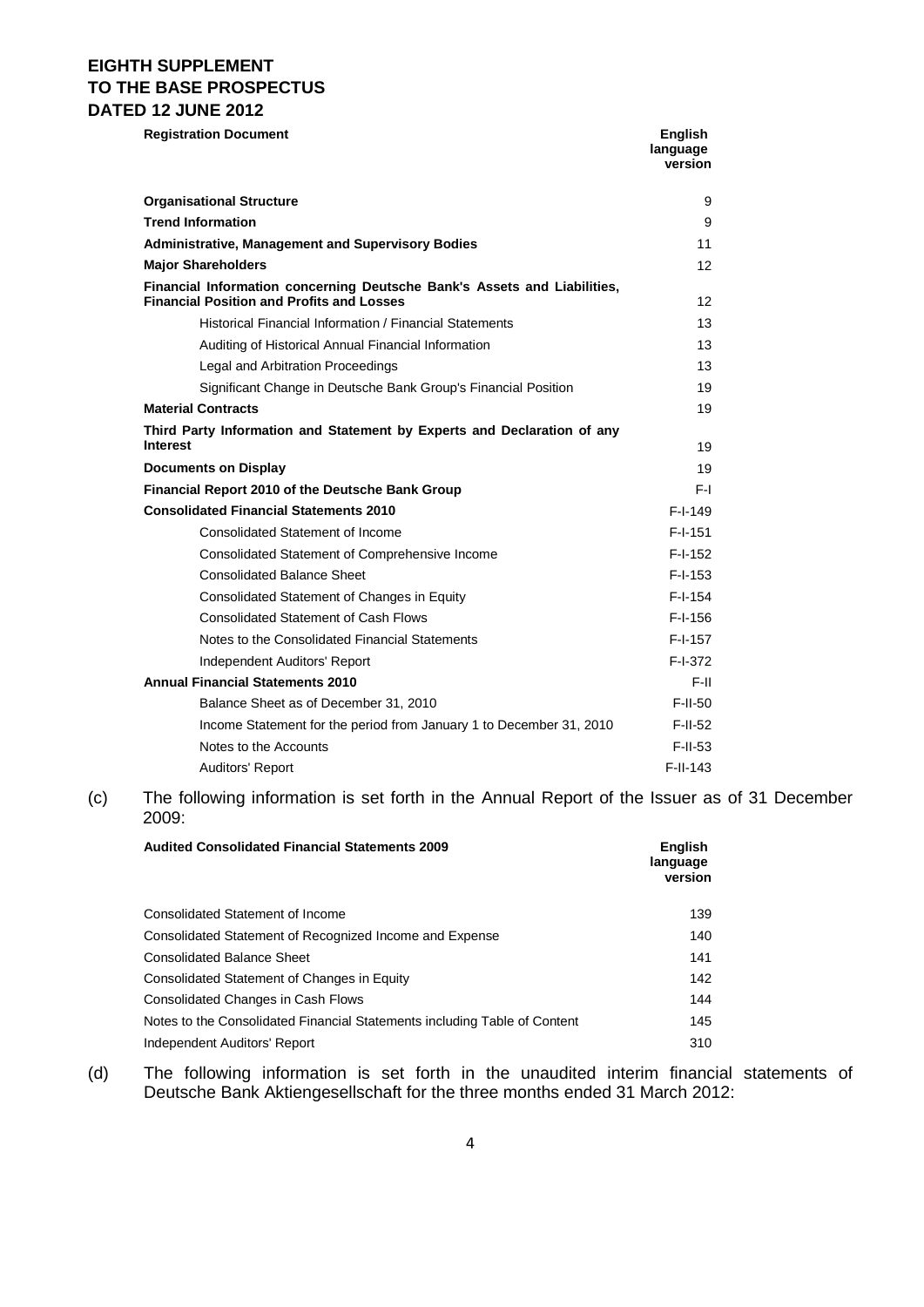## **EIGHTH SUPPLEMENT TO THE BASE PROSPECTUS DATED 12 JUNE 2012**

| Financial Statements for the three months ended 31 March 2012         | English language<br>version |
|-----------------------------------------------------------------------|-----------------------------|
| <b>Review Report</b>                                                  | 44                          |
| Consolidated Statement of Income                                      | 45                          |
| Consolidated Statement of Comprehensive Income                        | 46                          |
| <b>Consolidated Balance Sheet</b>                                     | 47                          |
| Consolidated Statement of Changes in Equity                           | 48                          |
| <b>Consolidated Statement of Cash Flows</b>                           | 50                          |
| Notes to the Consolidated Financial Statements (Basis of Preparation) | 51-76                       |

(e) The following information is set forth in the unaudited interim financial statements of Deutsche Bank Aktiengesellschaft for the three months ended 30 June 2012:

| Financial Statements for the three months ended 30 June 2012          | <b>English language</b><br>version |
|-----------------------------------------------------------------------|------------------------------------|
| <b>Review Report</b>                                                  | 44                                 |
| Consolidated Statement of Income                                      | 45                                 |
| Consolidated Statement of Comprehensive Income                        | 46                                 |
| <b>Consolidated Balance Sheet</b>                                     | 47                                 |
| Consolidated Statement of Changes in Equity                           | 48                                 |
| <b>Consolidated Statement of Cash Flows</b>                           | 50                                 |
| Notes to the Consolidated Financial Statements (Basis of Preparation) | 51-78                              |

(f) The following information is set forth in the unaudited interim financial statements of Deutsche Bank Aktiengesellschaft for the three months ended 30 September 2012:

| Financial Statements for the three months ended 30 September 2012     | English language<br>version |
|-----------------------------------------------------------------------|-----------------------------|
| <b>Review Report</b>                                                  | 42                          |
| Consolidated Statement of Income                                      | 43                          |
| Consolidated Statement of Comprehensive Income                        | 44                          |
| <b>Consolidated Balance Sheet</b>                                     | 45                          |
| Consolidated Statement of Changes in Equity                           | 46                          |
| <b>Consolidated Statement of Cash Flows</b>                           | 48                          |
| Notes to the Consolidated Financial Statements (Basis of Preparation) | 49                          |

(g) The following information is set forth in the Annual Report of Deutsche Bank Aktiengesellschaft for the three months ended 31 December 2012:

| <b>Audited Consolidated Financial Statements 2012</b> | <b>English</b><br>language<br>version |
|-------------------------------------------------------|---------------------------------------|
| Consolidated Statement of Income                      | 243                                   |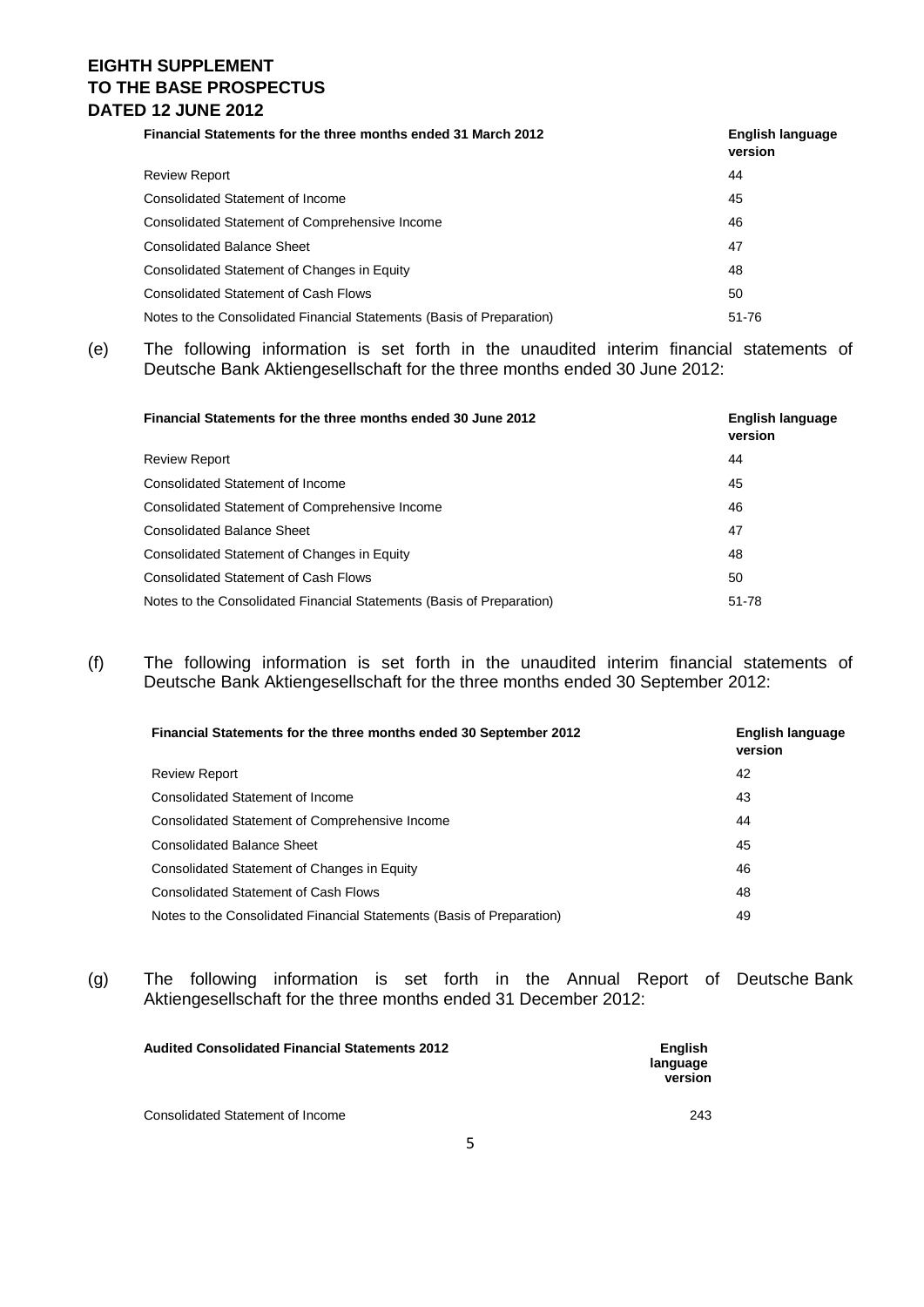## **EIGHTH SUPPLEMENT TO THE BASE PROSPECTUS DATED 12 JUNE 2012**

"

"

**Audited Consolidated Financial Statements 2012 English language version** Consolidated Statement of Comprehensive Income 244 Consolidated Balance Sheet 245 Consolidated Statement of Changes in Equity 246 Consolidated Changes in Cash Flows 248 Notes to the Consolidated Financial Statements 249 Independent Auditors' Report 413

### (h) The following information is set forth in the unaudited interim financial statements of Deutsche Bank Aktiengesellschaft for the three months ended 31 March 2013:

| Financial Statements for the three months ended 31 March 2012         | English language<br>version |
|-----------------------------------------------------------------------|-----------------------------|
| <b>Review Report</b>                                                  | 46                          |
| Consolidated Statement of Income                                      | 47                          |
| Consolidated Statement of Comprehensive Income                        | 48                          |
| <b>Consolidated Balance Sheet</b>                                     | 49                          |
| Consolidated Statement of Changes in Equity                           | 50                          |
| <b>Consolidated Statement of Cash Flows</b>                           | 52                          |
| Notes to the Consolidated Financial Statements (Basis of Preparation) | 53-84                       |

The information incorporated by reference that is not included in the cross-reference list, is considered as additional information and is not required by the relevant schedules of the Prospectus Regulation. Any documents incorporated by reference in the Registration Documents shall not thereby be deemed incorporated by reference in this Base Prospectus.

The documents specified above and incorporated by reference shall be available at the registered office of the Issuer and in Luxembourg at the office of Deutsche Bank Luxembourg S.A. at 2, Boulevard Konrad Adenauer, L–1115 Luxembourg or at the Issuer's listing agent in Luxembourg, Banque de Luxembourg S.A., at 14, Boulevard Royal L-2449, Luxembourg.

The documents incorporated by reference shall also be available for viewing on the website of the Luxembourg Stock Exchange: [www.bourse.lu.](http://www.bourse.lu/)

II

In chapter "**General Information**", sub-sections "**D.3. Material Adverse Change in Deutsche Bank's Financial Position and Significant Change in Deutsche Bank's Financial or Trading Position**" (page 54), shall be deleted and replaced as follows:

6